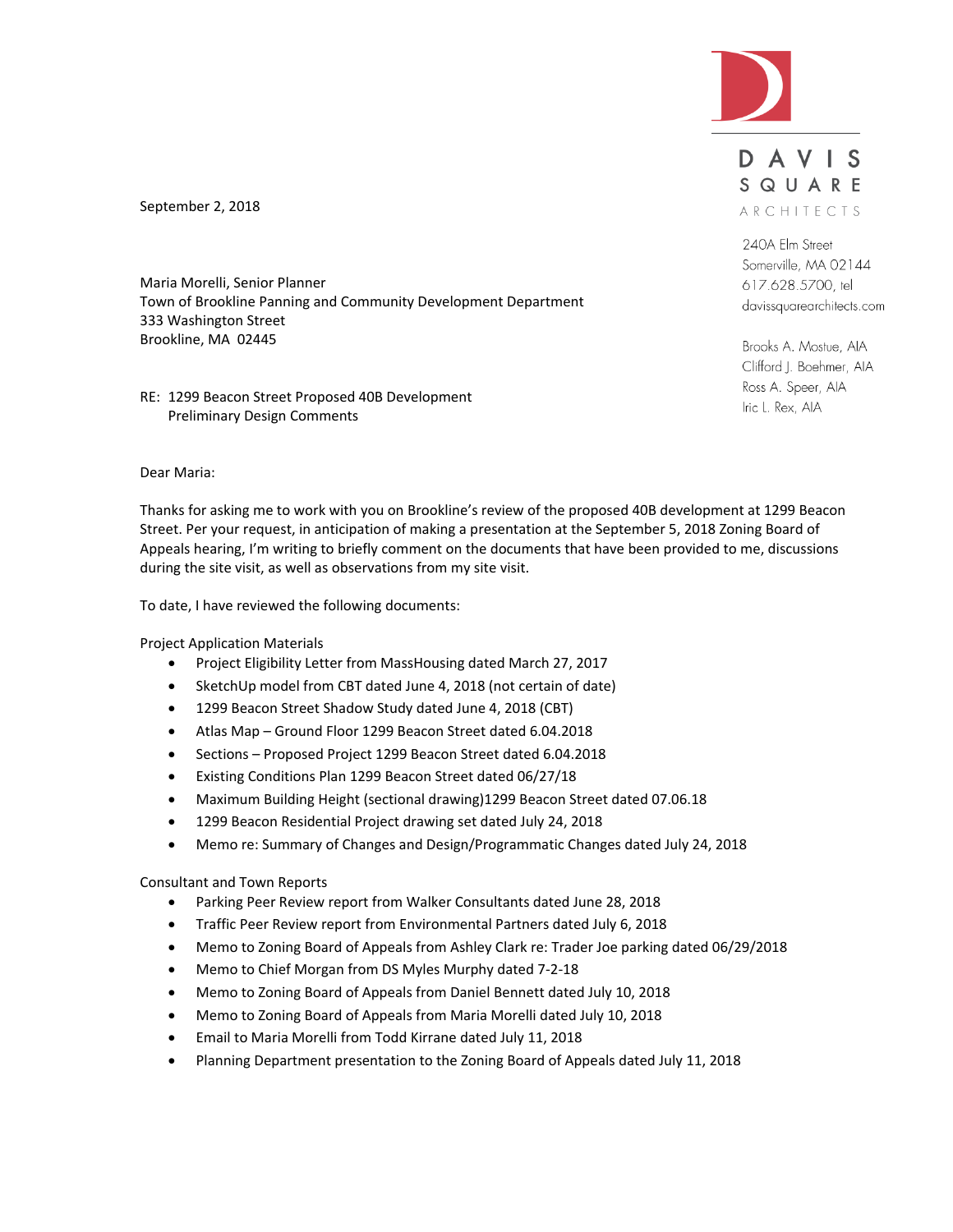Correspondence from the public and consultant to public

- Letters and emails to Planning Department and the Zoning Board of Appeals from Brookline residents (and Temple Sinai) dated from April 17, 2018 through June 27, 2018 (total of 24 documents, all in opposition to various aspects of the proposed development)
- Letter to Zoning Board of Appeals from John Gillon (Gillon Associates) dated June 28, 2018

### *Initial meeting at the site with the developer's design team and a representatives of the Town:*

This reviewer visited the site and surveyed neighboring areas on Friday, July 27. Attendees included the project's developer and architect, as well as Planning Department staff. The existing building was surveyed, and there were brief discussions of the plan set dated July 24, 2018.

# *Site visit and reconnaissance assessment of surrounding residential and nonresidential areas within 1/2 mile of the project site:*

The nearby neighborhood was walked and photographed by this reviewer.

### *Some preliminary comments regarding the site plan:*

- This reviewer's most significant concern regarding the site plan is on the Sewall Avenue face of the building. The streetwall along Sewall running from Longwood to Charles is challenging, largely because there is no consistent relationship of the various buildings to the street. The first two buildings on the north side of the street present the service sides of commercial uses, with significant parking fields in front that makes the transition between commercial and residential uses (which is the current condition at the third site, which is the subject property). After passing the rear of 1299, there is another commercial backside, closer to the street (the postal service loading area). The last structure before getting to Charles is the Temple Sinai, which is modestly set back from the sidewalk with a narrow landscaped area that frames three entries into the buildings (although the primary Temple façade is around the corner on Charles Street).
- The south side of 1299's site is the transitional zone between commercial uses on Beacon and the multifamily uses on the other side of Sewall. The fully residential side of Sewall from its intersection with Longwood is more consistent with respect to setback from the sidewalk, but the scale and type of buildings is highly variable. The sequence going from Longwood: a 4.5-story multifamily, a 2.5- story woodframe, gable roof structure, a driveway back to another small scale home, a 7-story multi-family, and just past the Charles intersection, an 11-story residential high rise. However, while the height of the buildings is inconsistent, there are pedestrian-scale gestures made through building massing, detailing, hardscape, and landscaping.
- As currently envisioned, the 1299 Sewall Avenue setback varies somewhere between ten and fourteen feet because of the curvature of the road (it is not clear if the overhang at the vehicular and resident area encroaches into the setback indicated on the Atlas Map). The height of the elevation along Sewall is at least 122 feet (not including any parapet, which is not indicated on the Maximum Building Height diagram). The existing building directly across the street from this elevation appears to be more generously set back, and is well landscaped along its entire length. More importantly, the structure is only 4 to 4.5-stories tall. It is this reviewer's opinion that the placement of the proposed building, in such close proximity to the street, excessively constricts the street section. This tight setback is not successfully mitigated with any meaningful enhancements to the pedestrian realm. In fact, the treatment of the Sewall elevation exacerbates the "service drive" nature of that side of the street, virtually appropriating the street as 1299's driveway.
- Note that the PEL issued by MassHousing states "the Applicant should be prepared to address specific concerns…and to discuss possible modifications to building plans and elevations aimed at improving its integration into the surrounding neighborhood." (at time of issuing letter the project was 74 units). In this reviewer's opinion, in addition to being poorly integrated, the current 1299 plan also sets a poor street-making precedent for any future development that may happen on the adjacent sites.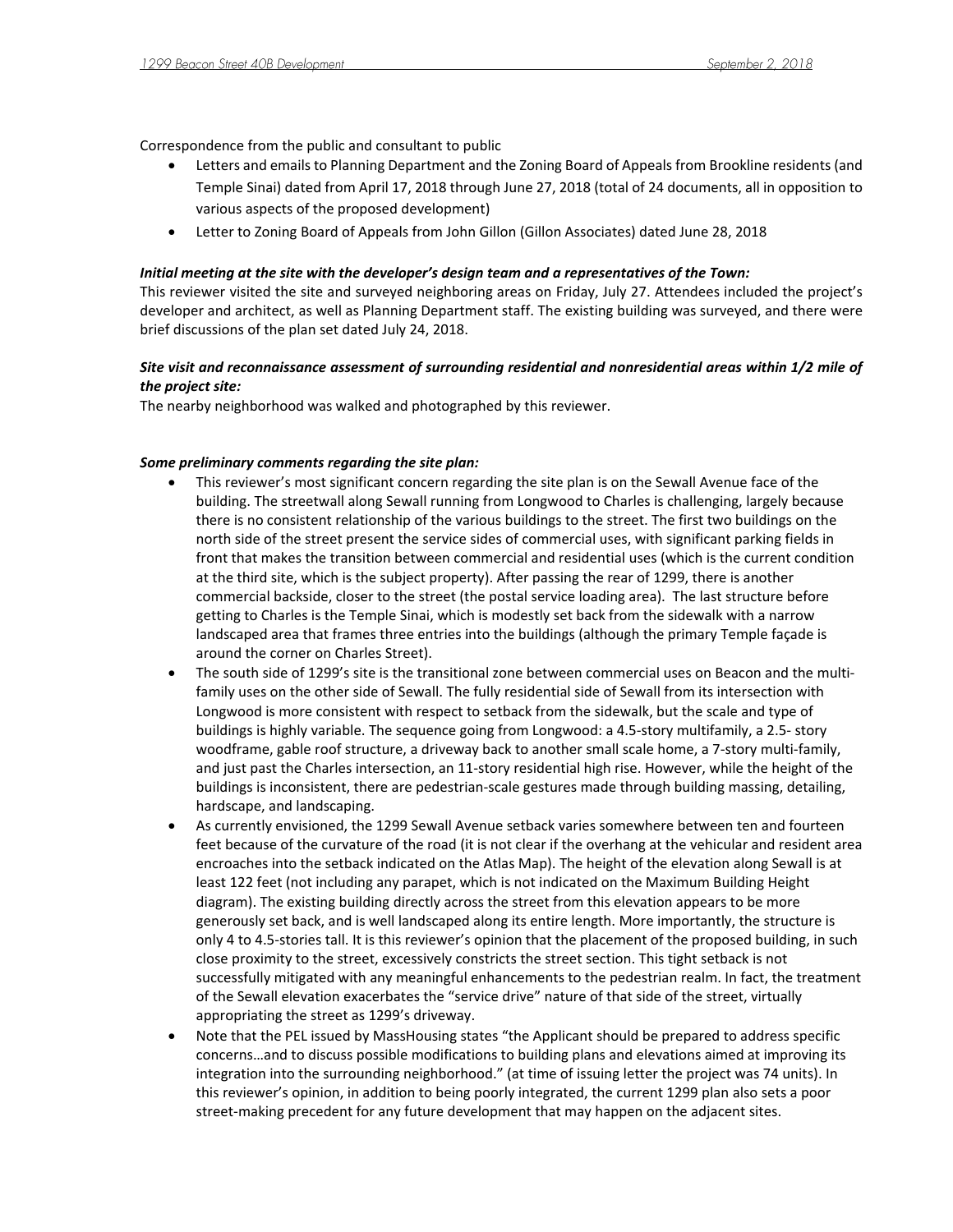- Given the very tall floor to floor height on the first two levels, the streetscape would greatly benefit from setting back all residential levels 3 through 10 (note that this is the proposed massing approach on the Beacon Street elevation where the building sets back at the third, and again at the ninth floors). More shaping of the massing of the south end and stronger horizontal expression is another mitigation strategy that should be explored (potentially increasing the setback at all levels and stepping the footprint to better follow the curve of the street).
- Shadow impact on Sewall would be reduced with an increased setback from the street and step backs at upper levels.
- Rethinking the drop-off drive configuration (which might include narrowing of the one-way entry and relocation of columns) may make it possible to increase the length of the landscaped area along Sewall Avenue.
- Setback on Beacon Street side that provides a continuation of the wide sidewalk on the adjacent site to the west is appropriate.
- It appears that useable outdoor space is limited to outdoor terraces and roof decks. Given the urban setting and nearby public open spaces, combined with the target population of the building, this approach probably makes sense. However, consideration should be given to increasing the indoor amenity space for the residents and their guests (see building design comments below).
- Minimal residential-level side setbacks on the northern wing of the building will be problematic if similar scale buildings are developed on the neighboring sites.
- Is any bicycle parking provided on the site? (there appears to be no bike parking indicated within building either)
- Is there a proposed system for notifying pedestrians when cars are exiting the parking garage?
- No site lighting plan has been provided.
- This reviewer does not know the resolution of the issue of egress from neighbors building and the degree to which it impacts 1299's plan.

## *Some preliminary comments and questions regarding the building designs:*

- As noted above in connection with the site design, the building's scale, massing, and proportions, combined with nearness to Sewall Avenue, creates an unsatisfactory transition from the commercial frontage along Beacon and the residential streetscape of the south side of Sewall. Generally, the massing on Sewall is blocky, too shear-faced and monolithic, with most of its pedestrian-level frontage dedicated to service side functions. The volume needs to be better sculpted to help integrate the building into the neighborhood. At street level, too many critical functions are packed into too little space.
- The residential entry, that should have a meaningful connection to the street, is tucked back something like fifty feet under an overhang. No apparent attempt is made to relate to the existing structures on Sewall Street with respect to materiality, scale, or function, any of which could help enhance the pedestrian environment (which will be more intensely inhabited with the introduction of this structure). By contrast, the proposed Beacon Street elevation is articulated in a way that is sensitive to the existing public realm through setback, step backs at two levels, and an overall proportioning and façade organization that is very similar to its nearby "soulmate" building at 1284 Beacon (a mixed use, multistreet-facing structure of similar scale).
- While successful as far as setback, step back, proportions, and scale, the Beacon Street front entry piece's façade treatment is "overblown" on the commercial side, and too understated at the residential entry. The 35-foot tall "Apple Store" glass façade seems out of scale for the size, and likely type of commercial spaces it will serve. While perhaps not regulated by historic district standards, the proposed façade seems more "appropriate" for Manhattan than Coolidge Corner.
- Notwithstanding serious concerns related to the blocky proportions and lack of street-making elements of the Sewall Avenue half of the building, the differentiation of the "front and back" of the overall structure through color variation, "column" spacing and rhythm, window pattern, horizontal delineations, and corner treatments is effective. The building is successfully broken up into more "digestible" pieces that can help address the two-front nature of the project site (again, similar to its "soulmate" at 1284 Beacon).